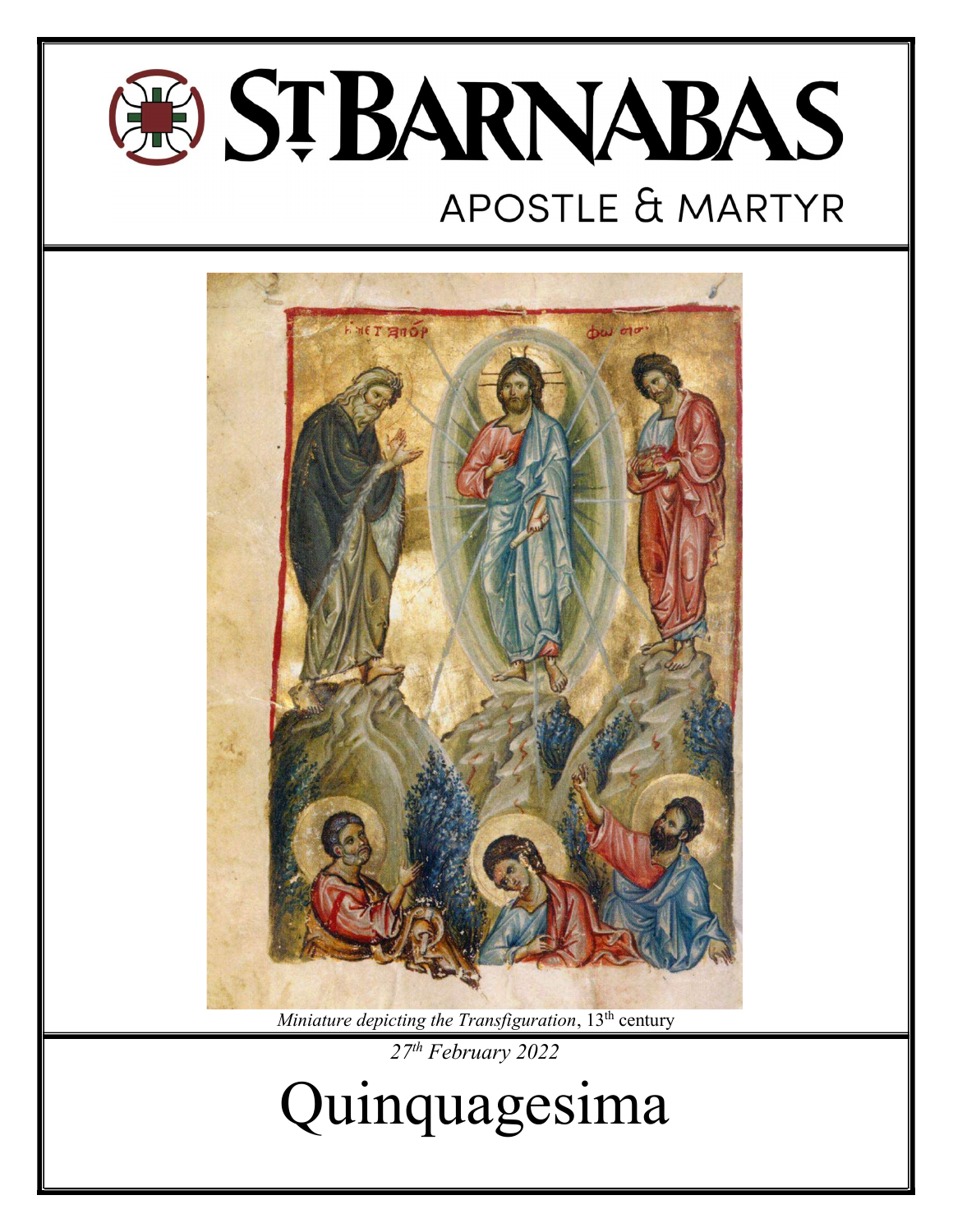# Missa cantata

| <b>Organ Prelude</b>           |                                                                                                                                                                                                                                                                                                                                                                      | Aria and Fugue (from 'A Fugal Trilogy')                                                                                                                                                               | Healey Willan $(1880-1968)$   |
|--------------------------------|----------------------------------------------------------------------------------------------------------------------------------------------------------------------------------------------------------------------------------------------------------------------------------------------------------------------------------------------------------------------|-------------------------------------------------------------------------------------------------------------------------------------------------------------------------------------------------------|-------------------------------|
|                                | congregational singing is permitted if masked.                                                                                                                                                                                                                                                                                                                       | Please note that during the yellow phase of re-opening, mask wearing continues to be required, and                                                                                                    |                               |
|                                | Please stand for the entrance of the sacred ministers.                                                                                                                                                                                                                                                                                                               |                                                                                                                                                                                                       |                               |
|                                | <b>Opening Hymn with Asperges 499</b>                                                                                                                                                                                                                                                                                                                                |                                                                                                                                                                                                       | St. Denio                     |
| Catholic Church.               |                                                                                                                                                                                                                                                                                                                                                                      | Holy Water is sprinkled as a reminder that through the waters of baptism we are made members of Christ's Holy                                                                                         |                               |
|                                | $\mathbf{1}$                                                                                                                                                                                                                                                                                                                                                         | HOW firm a foundation, ye saints of the LORD,<br>Is laid for your faith in his excellent Word !<br>What more can he say than to you he hath said,<br>You who unto JESUS for refuge have fled?         |                               |
|                                | 2                                                                                                                                                                                                                                                                                                                                                                    | Fear not, he is with thee; O be not dismayed !<br>For he is thy GOD, and will still give thee aid;<br>He'll strengthen thee, help thee, and cause thee to stand,                                      |                               |
|                                |                                                                                                                                                                                                                                                                                                                                                                      | Upheld by his righteous, omnipotent hand.                                                                                                                                                             |                               |
|                                | 3                                                                                                                                                                                                                                                                                                                                                                    | The soul that on JESUS hath leaned for repose,<br>He will not, he will not desert to his foes;<br>That soul, though all hell shall endeavour to shake,<br>He never will leave and will never forsake. |                               |
| <b>Introit</b>                 |                                                                                                                                                                                                                                                                                                                                                                      |                                                                                                                                                                                                       |                               |
|                                | Be thou my God and defender, and a place of refuge that thou mayest save me : for thou art my<br>upholder, my refuge, and my Saviour; and for thy holy Name's sake be thou my leader, and my<br>sustainer. Ps. In thee, O Lord, have I put my trust; let me never be put to confusion : but rid me,<br>and deliver me in thy righteousness. Glory be  Be thou my God |                                                                                                                                                                                                       |                               |
|                                | <b>Salutation and Collect for Purity</b>                                                                                                                                                                                                                                                                                                                             |                                                                                                                                                                                                       |                               |
| Celebrant                      | The grace $\mathbf{\Psi}$ of our Lord Jesus Christ, and the love of God, and the fellowship of the Holy Ghost,<br>be with you all.                                                                                                                                                                                                                                   |                                                                                                                                                                                                       |                               |
| And with thy spirit.<br>People |                                                                                                                                                                                                                                                                                                                                                                      |                                                                                                                                                                                                       |                               |
|                                | ALMIGHTY God, unto whom all hearts be open, all desires known, and from whom no secrets<br>are hid: Cleanse the thoughts of our hearts by the inspiration of thy Holy Spirit, that we may<br>perfectly love thee, and worthily magnify thy holy Name; through Christ our Lord. Amen.                                                                                 |                                                                                                                                                                                                       |                               |
| <b>Kyrie</b>                   | Missa Brevis XIII (Holy Cross)                                                                                                                                                                                                                                                                                                                                       |                                                                                                                                                                                                       | Healey Willan (1880-1968)     |
| Choir                          | Kyrie eleison<br>Christe eleison<br>Kyrie eleison                                                                                                                                                                                                                                                                                                                    | Lord, have mercy upon us<br>Christ, have mercy upon us<br>Lord, have mercy upon us                                                                                                                    |                               |
| Gloria                         | Service of Holy Communion                                                                                                                                                                                                                                                                                                                                            |                                                                                                                                                                                                       | John Merbecke (c.1510-c.1585) |
| Celebrant                      | GLORY be to God on high,                                                                                                                                                                                                                                                                                                                                             |                                                                                                                                                                                                       |                               |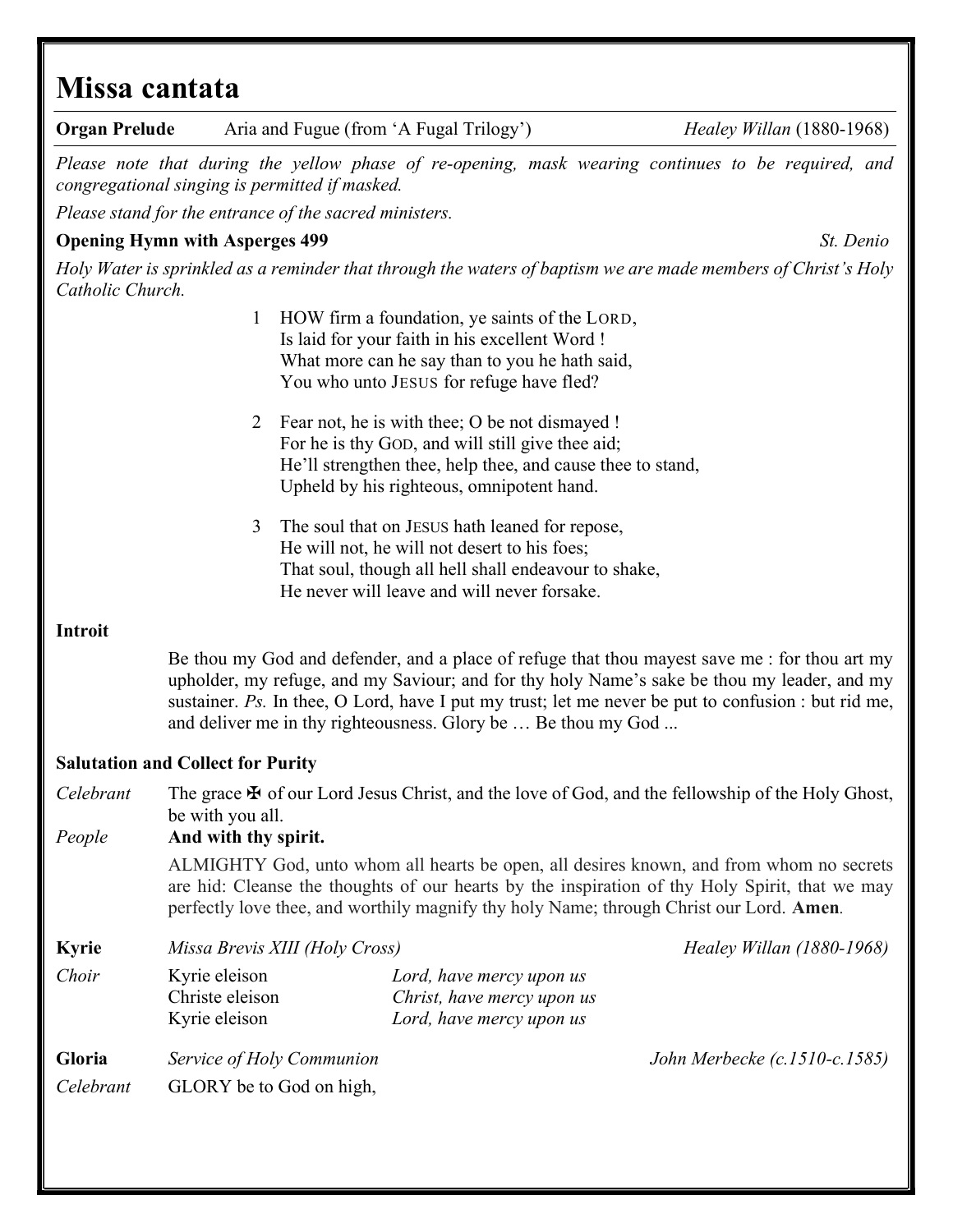People and in earth peace, good will towards men. We praise thee, we bless thee, we worship thee, we glorify thee, we give thanks to thee for thy great glory, O Lord God, heavenly King, God the Father Almighty.

> O Lord, the only-begotten Son, Jesu Christ; O Lord God, Lamb of God, Son of the Father, that takest away the sin of the world, have mercy upon us. Thou that takest away the sin of the world, receive our prayer. Thou that sittest at the right hand of God the Father, have mercy upon us.

> For thou only art holy; thou only art the Lord; thou only, O Christ, with the Holy Ghost, ✠ art most high in the glory of God the Father. Amen.

# The Collect of the Day

Celebrant The Lord be with you People And with thy spirit. Celebrant Let us pray.

> Almighty God, on the holy mount you revealed to chosen witnesses your well-beloved Son, wonderfully transfigured: mercifully deliver us from the darkness of this world, and change us into his likeness from glory to glory; through Jesus Christ our Lord who lives and reigns with you and the Holy Spirit, one God, now and for ever. Amen.

# THE LITURGY OF THE WORD

#### Exodus 34:29-35

 Moses came down from Mount Sinai. As he came down from the mountain with the two tablets of the covenant in his hand, Moses did not know that the skin of his face shone because he had been talking with God. When Aaron and all the Israelites saw Moses, the skin of his face was shining, and they were afraid to come near him. But Moses called to them; and Aaron and all the leaders of the congregation returned to him, and Moses spoke with them. Afterward all the Israelites came near, and he gave them in commandment all that the Lord had spoken with him on Mount Sinai. When Moses had finished speaking with them, he put a veil on his face; but whenever Moses went in before the Lord to speak with him, he would take the veil off, until he came out; and when he came out, and told the Israelites what he had been commanded, the Israelites would see the face of Moses, that the skin of his face was shining; and Moses would put the veil on his face again, until he went in to speak with him.

- Reader The Word of the Lord People Thanks be to God.
- Psalm 99 Dominus regnavit.

THE LORD is King; let the peoples tremble; / he sitteth upon the cherubim; let the earth be moved.

The LORD is great in Sion, / and high above all the peoples.

Let them give thanks unto thy Name, / which is great and wonderful; for he is holy.

THE King's power loveth judgement; thou dost establish equity: / thou dost execute judgement and righteousness in Jacob.

O magnify the LORD our God, / and fall down before his footstool; for he is holy.

MOSES and Aaron among his priests, and Samuel among such as call upon his Name: / these called upon the LORD, and he heard them.

He spake unto them out of the cloudy pillar; / for they kept his testimonies, and the law that he gave them.

Thou heardest them, O LORD our God; / thou forgavest them, O God, though thou didst punish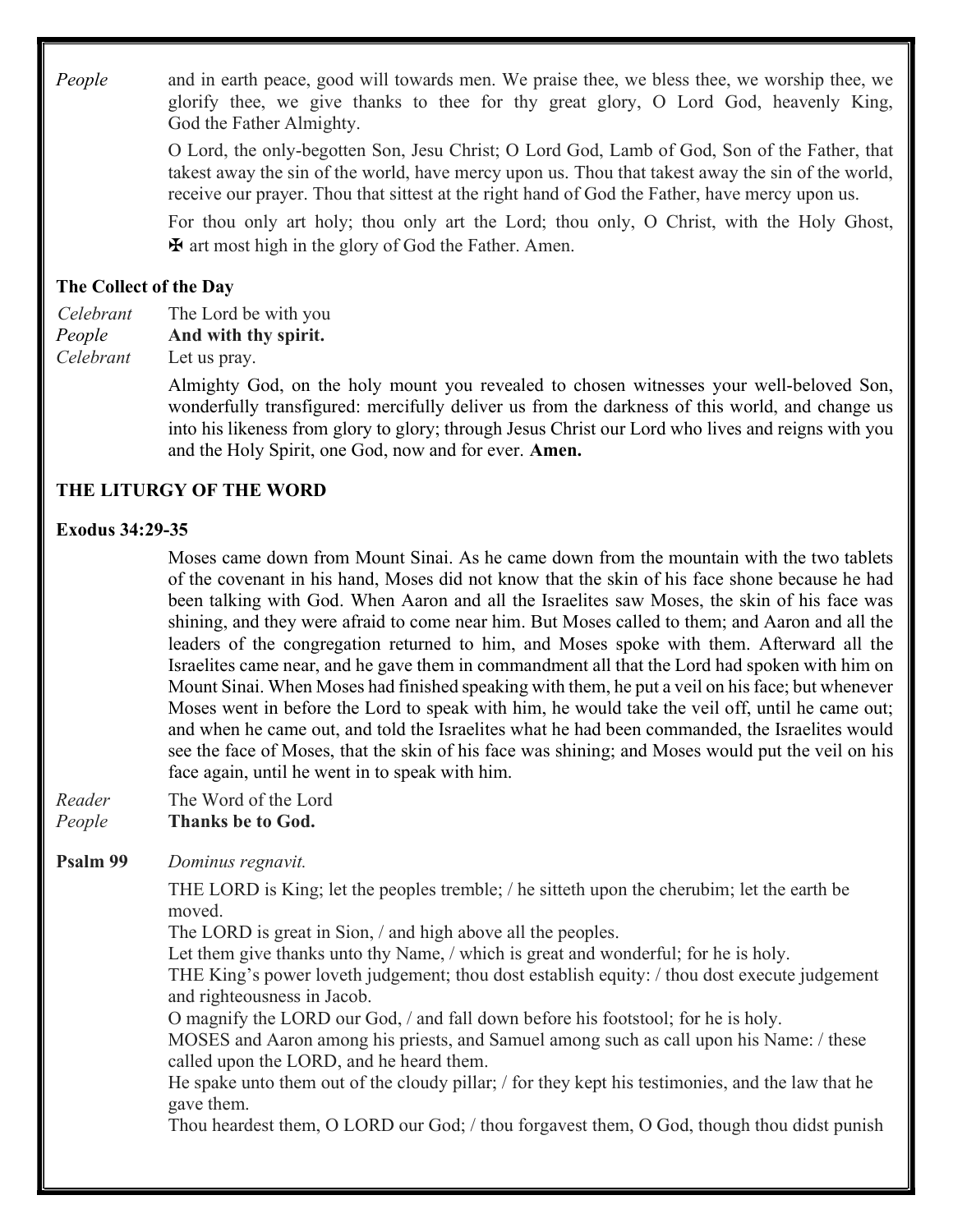their doings.

O magnify the LORD our God, and worship at his holy hill; / for the LORD our God is holy.

#### 2 Corinthians 3:12-4:2

 Since, then, we have such a hope, we act with great boldness, not like Moses, who put a veil over his face to keep the people of Israel from gazing at the end of the glory that was being set aside. But their minds were hardened. Indeed, to this very day, when they hear the reading of the old covenant, that same veil is still there, since only in Christ is it set aside. Indeed, to this very day whenever Moses is read, a veil lies over their minds; but when one turns to the Lord, the veil is removed. Now the Lord is the Spirit, and where the Spirit of the Lord is, there is freedom. And all of us, with unveiled faces, seeing the glory of the Lord as though reflected in a mirror, are being transformed into the same image from one degree of glory to another; for this comes from the Lord, the Spirit.

 Therefore, since it is by God's mercy that we are engaged in this ministry, we do not lose heart. We have renounced the shameful things that one hides; we refuse to practice cunning or to falsify God's word; but by the open statement of the truth we commend ourselves to the conscience of everyone in the sight of God.

Reader The Word of the Lord

People Thanks be to God.

#### Gradual Hymn 104 St. Agnes St. Agnes St. Agnes St. Agnes St. Agnes St. Agnes St. Agnes St. Agnes St. Agnes St. Agnes St. Agnes St. Agnes St. Agnes St. Agnes St. Agnes St. Agnes St. Agnes St. Agnes St. Agnes St. Agnes St. A

- 1 O HOLY SPIRIT, whom our Master sent Rich with all treasures from the throne above, We pray thee for thy gift most excellent, Thy greatest, thine unfailing gift of love.
- 2 Thy grace abounds; the written word is ours; And Satan trembles at the might of prayer : The shield of faith can quell the evil powers, And hope's bright helmet save us from despair.
- 3 These yet abide; but we would covet still One gift, exalted faith and hope above : Grant us the new commandment to fulfil, And even as JESUS loved us, so to love.

#### Gradual

Thou art the God that doeth wonders : and hast declared thy power among the people.  $\mathcal{V}$ . Thou hast mightily delivered thy people : even the sons of Jacob and Joseph. Alleluia, alleluia.  $V$ . I will love thee, O Lord my strength: the Lord is my stony rock, my fortress, and my Saviour. Alleluia.

| <b>The Gospel</b> | Luke 9:28-36                                                                                                                                                                                     |  |
|-------------------|--------------------------------------------------------------------------------------------------------------------------------------------------------------------------------------------------|--|
| Celebrant         | The Lord be with you.                                                                                                                                                                            |  |
| People            | And with thy spirit.                                                                                                                                                                             |  |
| Celebrant         | <b><math>\bf\Phi</math></b> The Holy Gospel is written in the ninth chapter of the Gospel according to St Luke, beginning<br>at the twenty-eighth verse.                                         |  |
| People            | Glory be to thee, O Lord.                                                                                                                                                                        |  |
|                   | Now about eight days after these sayings Jesus took with him Peter and John and James, and went<br>up on the mountain to pray. And while he was praying, the appearance of his face changed, and |  |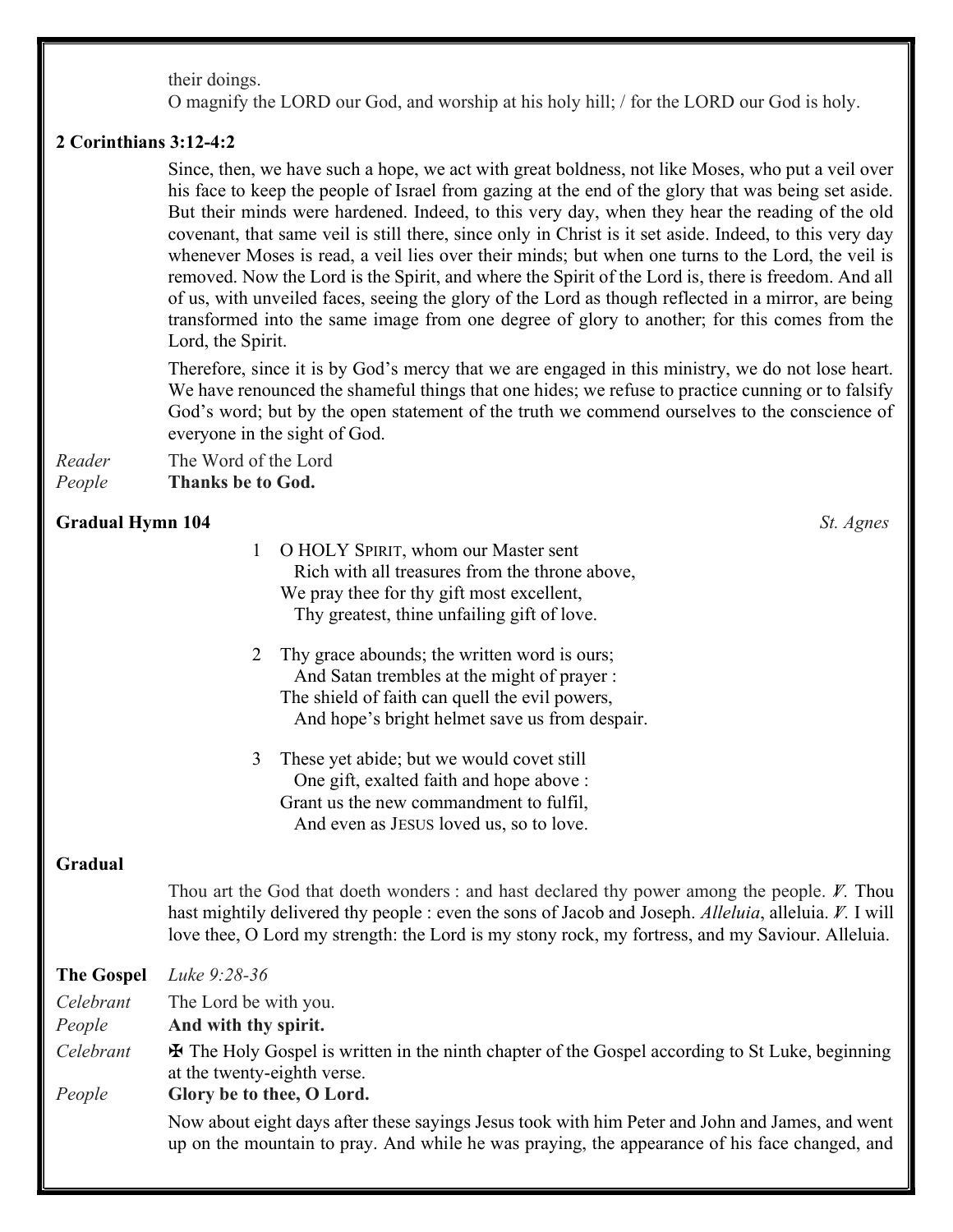his clothes became dazzling white. Suddenly they saw two men, Moses and Elijah, talking to him. They appeared in glory and were speaking of his departure, which he was about to accomplish at Jerusalem. Now Peter and his companions were weighed down with sleep; but since they had stayed awake, they saw his glory and the two men who stood with him. Just as they were leaving him, Peter said to Jesus, "Master, it is good for us to be here; let us make three dwellings, one for you, one for Moses, and one for Elijah" – not knowing what he said. While he was saying this, a cloud came and overshadowed them; and they were terrified as they entered the cloud. Then from the cloud came a voice that said, "This is my Son, my Chosen; listen to him!" When the voice had spoken, Jesus was found alone. And they kept silent and in those days told no one any of the things they had seen.

Celebrant The Gospel of the Lord. People Praise be to thee, O Christ.

#### Sermon Fr Stewart Murray

Nicene Creed Merbecke

Celebrant I BELIEVE in one God

People the Father Almighty, Maker of heaven and earth, And of all things visible and invisible:

 And in one Lord Jesus Christ, the only-begotten Son of God, Begotten of the Father before all worlds; God, of God; Light, of Light; Very God, of very God; Begotten, not made; Being of one substance with the Father; Through whom all things were made: Who for us men and for our salvation came down from heaven, And was incarnate by the Holy Ghost of the Virgin Mary, And was made man, And was crucified also for us under Pontius Pilate. He suffered and was buried, And the third day he rose again according to the Scriptures, And ascended into heaven, And sitteth on the right hand of the Father. And he shall come again with glory to judge both the quick and the dead: Whose kingdom shall have no end.

And I believe in the Holy Ghost, The Lord, The Giver of Life, Who proceedeth from the Father and the Son, Who with the Father and the Son together is worshipped and glorified, Who spake by the Prophets. And I believe One, Holy, Catholic, and Apostolic Church. I acknowledge one Baptism for the remission of sins. And I look for the Resurrection of the dead,

✠ And the Life of the world to come. Amen.

#### THE INTERCESSION

A server leads the prayers for the Church, ending each petition with:

Reader Lord, in thy mercy, People **Hear our prayer.** 

#### The Invitation to Confession and Absolution

- Celebrant YE that do truly and earnestly repent you of your sins, and are in love and charity with your neighbours, and intend to lead the new life, following the commandments of God, and walking from henceforth in his holy ways: Draw near with faith, and take this holy Sacrament to your comfort; and make your humble confession to Almighty God, meekly kneeling upon your knees.
- All **ALMIGHTY God, Father of our Lord Jesus Christ, Maker of all things, Judge of all men:** We acknowledge and confess our manifold sins and wickedness, Which we from time to time most grievously have committed, By thought, word, and deed, Against thy Divine Majesty. We do earnestly repent, And are heartily sorry for these our misdoings. Have mercy upon us, most merciful Father; For thy Son our Lord Jesus Christ's sake, Forgive us all that is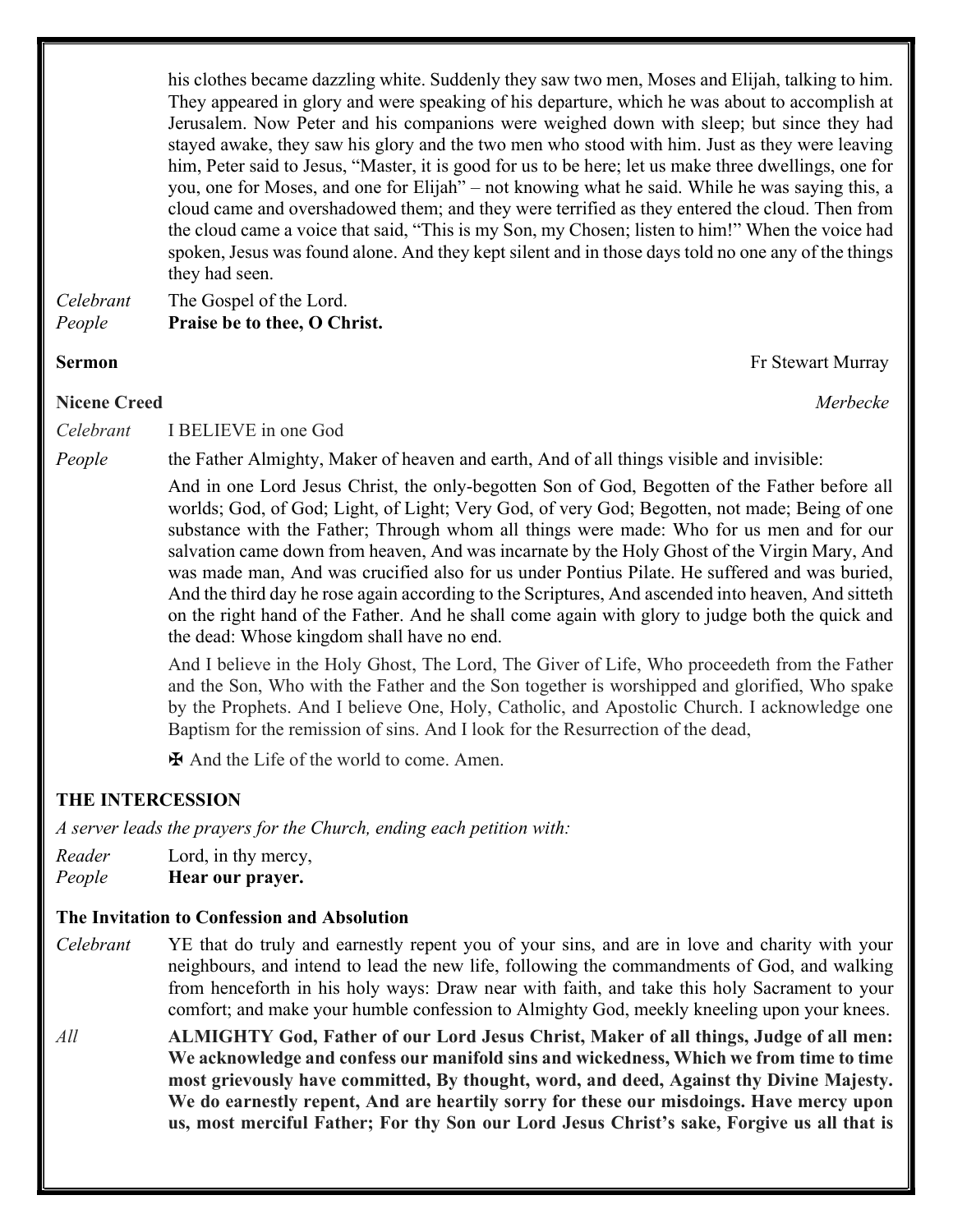past; And grant that we may ever hereafter Serve and please thee In newness of life, To the honour and glory of thy Name; Through Jesus Christ our Lord. Amen.

Celebrant ALMIGHTY God, our heavenly Father, who of his great mercy hath promised forgiveness of sins to all them that with hearty repentance and true faith turn unto him: Have mercy upon you; pardon and deliver you from all your sins; confirm and strengthen you in all goodness; and bring you to everlasting life; through Jesus Christ our Lord. Amen.

# THE OFFERTORY

#### **Offertory**

Blessed art thou, O Lord; O teach me thy statutes : with my lips have I been telling of all the judgements of thy mouth.

### **Offertory Hymn 515** Duke Street

- 1 I KNOW that my Redeemer lives; O the sweet joy this sentence gives! He lives, he lives, who once was dead; He lives, my everliving Head.
- 2 He lives to bless me with his love, And still he pleads for me above; He lives to raise me from the grave, And me eternally to save.
- 3 He lives, my kind, wise, constant Friend, Who still will keep me to the end; He lives, and while he lives I'll sing, JESUS, my Prophet, Priest and King.
- 4 He lives my mansion to prepare, And he will bring me safely there; He lives, all glory to his Name, JESUS, unchangeably the same.

### Secret (Prayer over the Gifts)

Celebrant Holy God, receive all we offer you this day, and bring us to that radiant glory which we see in the transfigured face of Jesus Christ our Lord. Amen.

### Mass Intentions of the Day

Celebrant Pray, brethren, that my sacrifice and yours be acceptable unto God the Father almighty. People May the Lord receive the sacrifice at thy hands, to the praise and glory of His Name, both to our benefit and to that of all His Holy Church.

### THE CANON OF THE MASS

- Celebrant THE Lord be with you;
- People And with thy spirit.
- Celebrant Lift up your hearts;
- People We lift them up unto the Lord.
- Celebrant Let us give thanks unto our Lord God;
- People It is meet and right so to do.
- Celebrant IT is very meet, right, and our bounden duty, that we should at all times, and in all places give thanks unto thee, O Lord, Holy Father, Almighty, Everlasting God, Creator and Preserver of all things.

THEREFORE with Angels and Archangels, and with all the company of heaven, we laud and magnify thy glorious Name; evermore praising thee and saying: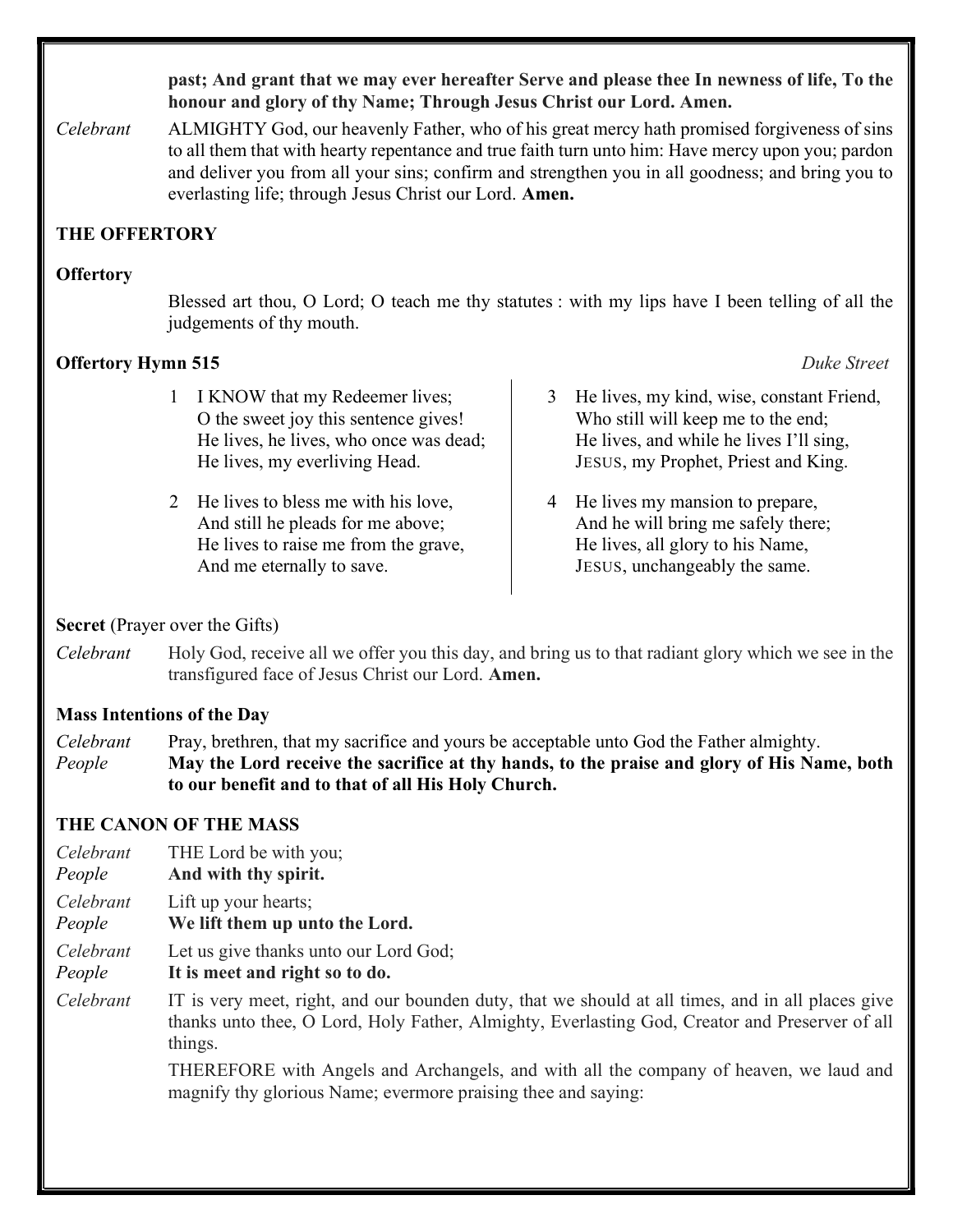## Sanctus and Benedictus **Missa Brevis XIII (Holy Cross)**

Choir HOLY, Holy, Holy, Lord God of hosts, Heaven and earth are full of thy glory. Glory be to thee, O Lord Most High.

BLESSED  $\mathbf \Psi$  is he that cometh in the Name of the Lord: Hosanna in the highest.

Celebrant BLESSING and glory and thanksgiving be unto thee Almighty God, our heavenly Father, who of thy tender mercy didst give thine only Son Jesus Christ to take our nature upon him, and to suffer death upon the Cross for our redemption; who made there, by his one oblation of himself once offered, a full, perfect, and sufficient sacrifice, oblation, and satisfaction, for the sins of the whole world; and did institute, and in his holy Gospel command us to continue, a perpetual memorial of that his precious death, until his coming again.

> Hear us, O merciful Father, we most humbly beseech thee; and grant that we receiving these thy creatures of bread and wine, according to thy Son our Saviour Jesus Christ's holy institution, in remembrance of his death and passion, may be partakers of his most blessed Body and Blood; who, in the same night that he was betrayed, took Bread; and, when he had given thanks, he brake it; and gave it to his disciples, saying, Take, eat; this is my Body which is given for you: Do this in remembrance of me.  $\mathbf \Psi$  Likewise after supper he took the Cup; and, when he had given thanks, he gave it to them, saying, Drink ye all, of this; for this is my Blood of the new Covenant, which is shed for you and for many for the remission of sins: Do this, as oft as ye shall drink it, in remembrance of me.  $\mathbf{\ddot{H}}$

> Wherefore, O Father, Lord of heaven and earth, we thy humble servants, with all thy holy Church, remembering the precious death of thy beloved Son, his mighty resurrection, and glorious ascension, and looking for his coming again in glory, do make before thee, in this sacrament of the holy Bread of eternal life and the Cup of everlasting salvation, the memorial which he hath commanded; And we entirely desire thy fatherly goodness mercifully to accept this our sacrifice of praise and thanksgiving, most humbly beseeching thee to grant, that by the merits and death of thy Son Jesus Christ, and through faith in his blood, we and all thy whole Church may obtain remission of our sins, and all other benefits of his passion; And we pray that by the power of thy Holy Spirit, all we who are partakers of this holy Communion may be fulfilled with thy grace and heavenly benediction; through Jesus Christ our Lord,

> by whom and with whom, in the unity of the Holy Spirit, all honour and glory be unto thee, O Father Almighty, world without end.

People Amen.

# THE COMMUNION

### The Lord's Prayer

Celebrant Let us pray. As our Saviour Christ hath commanded and taught us, we are bold to say,

 $All$  Our Father who art in heaven, Hallowed be thy Name, Thy kingdom come, Thy will be done, on earth as it is in heaven. Give us this day our daily bread; And forgive us our trespasses, As we forgive them that trespass against us; And lead us not into temptation, But deliver us from evil. For thine is the kingdom, the power, and the glory, For ever and ever. Amen.

### The Fraction and Pax

| Celebrant | The Peace of the Lord be always with you. |
|-----------|-------------------------------------------|
| People    | And with thy spirit.                      |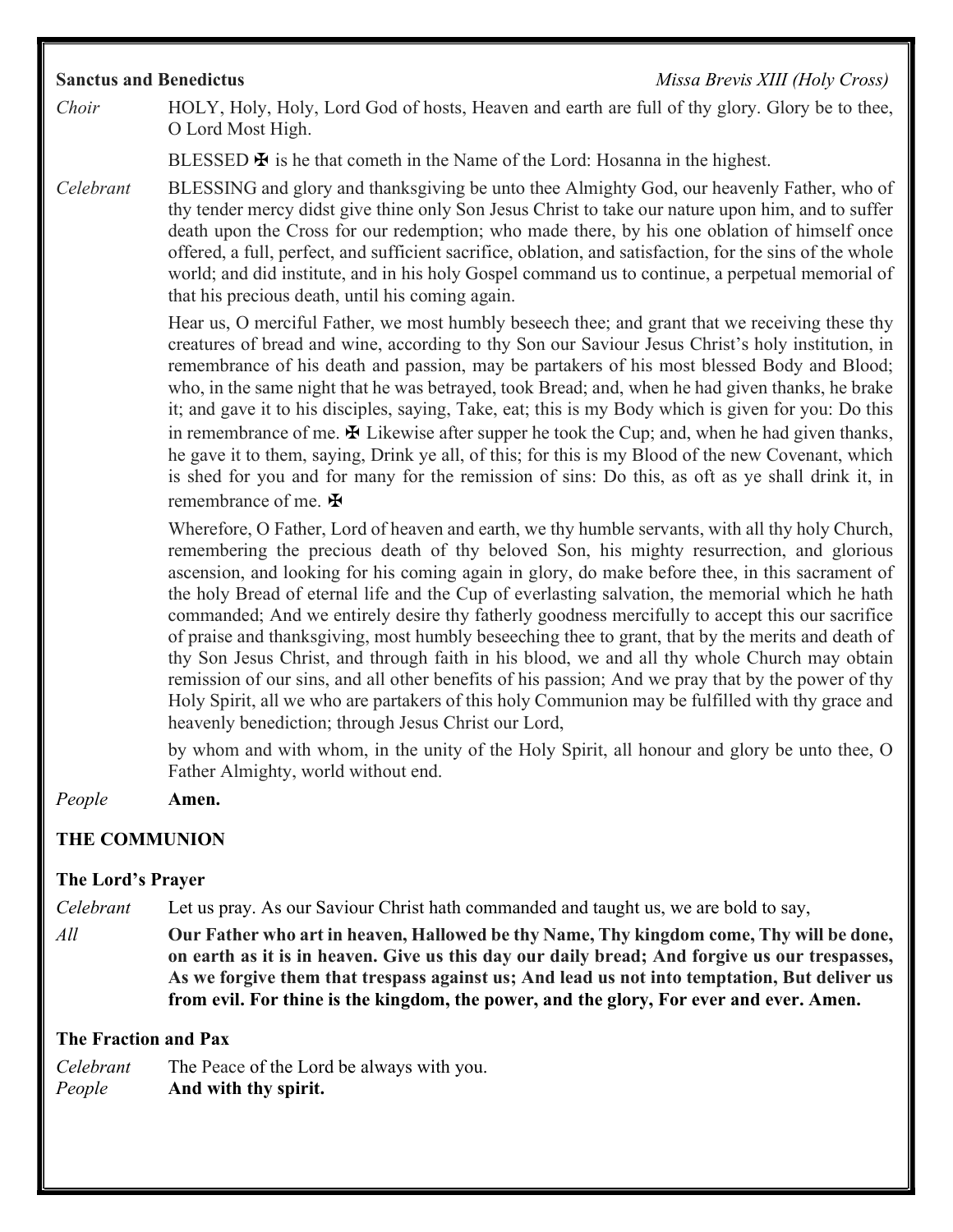## The Prayer of Humble Access

 $All$  We do not presume to come to this thy Table, O merciful Lord, Trusting in our own righteousness, But in thy manifold and great mercies. We are not worthy So much as to gather up the crumbs under thy Table. But thou art the same Lord, Whose property is always to have mercy: Grant us therefore, gracious Lord, So to eat the Flesh of thy dear Son Jesus Christ, And to drink his Blood, That our sinful bodies may be made clean by his Body, And our souls washed through his most precious Blood, And that we may evermore dwell in him, And he in us. Amen.

Agnus Dei **Agnus Dei** Missa Brevis XIII (Holy Cross)

Choir O LAMB of God, that takest away the sin of the world, have mercy upon us. O Lamb of God, that takest away the sin of the world, have mercy upon us.

O Lamb of God, that takest away the sin of the world, grant us thy peace.

# Invitation to Communion

Celebrant Behold the Lamb of God ...  $All$  Lord, I am not worthy that Thou shouldest come under my roof, but speak the word only and my soul shall be healed.

# Communion

They did eat, and were well filled, for the Lord gave them their own desire : they were not disappointed of their lust.

Communion is available in both kinds. Those who are concerned about receiving the sacrament from the common cup are encouraged to receive bread only. Communion will be administered at a rail situated at the foot of the Chancel steps in the Nave. Please observe the distance markers on the carpet as you advance towards the rail. You may kneel or stand as you receive the Sacred Host and, if desired, the cup. Once consumed, replace your mask, and return to your pew by one of the side aisles.

# Music at Communion

Here, O my Lord Eleanor Daley (b. 1955)

# THANKSGIVING AND DISMISSAL

### Prayer after Communion

Celebrant The Lord be with you;

People And with thy spirit.

Celebrant Let us pray.

ALMIGHTY and everliving God,

All we most heartily thank thee that thou dost graciously feed us, in these holy mysteries, with the spiritual food of the most precious Body and Blood of thy Son our Saviour Jesus Christ; assuring us thereby of thy favour and goodness towards us; and that we are living members of his mystical body, which is the blessed company of all faithful people; and are also heirs through hope of thy everlasting kingdom.

> And here we offer and present unto thee, O Lord, ourselves, our souls and bodies, to be a reasonable, holy, and living sacrifice unto thee. And although we are unworthy, yet we beseech thee to accept this our bounden duty and service, not weighing our merits, but pardoning our offences; through Jesus Christ our Lord, to whom, with thee and the Holy Ghost, be all honour and glory, world without end. Amen.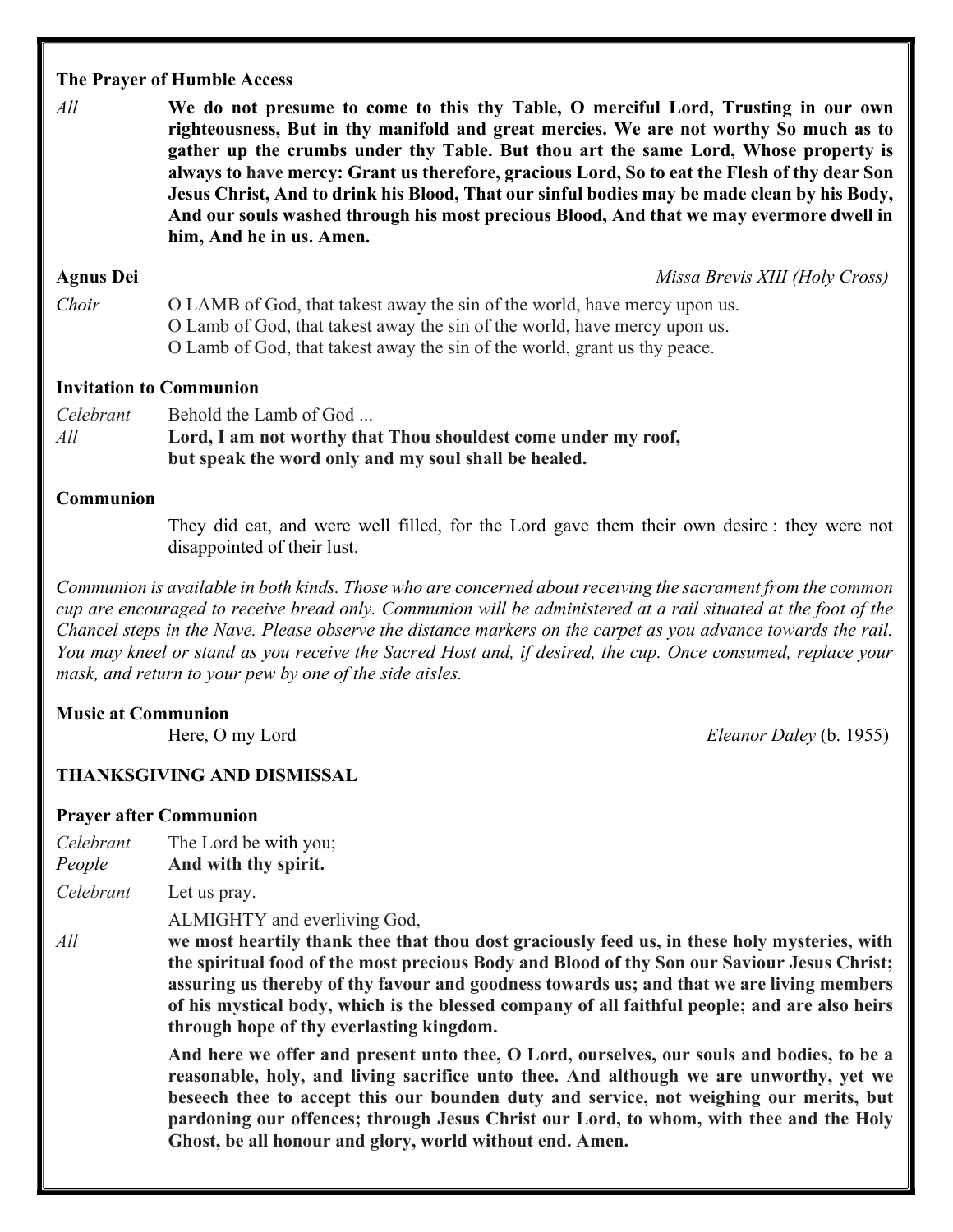## The Blessing

Celebrant THE peace of God, which passeth all understanding, keep your hearts and minds in the knowledge and love of God, and of his Son Jesus Christ our Lord: And the blessing of God Almighty, ✠ the Father, the Son, and the Holy Ghost, be amongst you and remain with you always. Amen.

#### The Dismissal

| Celebrant | The Lord be with you.   |
|-----------|-------------------------|
| People    | And with thy spirit.    |
| Celebrant | Let us depart in peace. |

People Thanks be to God.

#### **Post-Communion Hymn 571** All for Jesus and the set of the set of the set of the set of the set of the set of the set of the set of the set of the set of the set of the set of the set of the set of the set of the set of th

- 1 All for JESUS all for JESUS, This our song shall ever be; For we have no hope, nor SAVIOUR, If we have not hope in thee.
- 2 All for JESUS thou wilt give us Strength to serve thee, hour by hour, None can move us from thy presence,

While we trust thy love and power.

3 All for JESUS – at thine altar Thou wilt give us sweet content; There, dear LORD, we shall receive thee In the solemn sacrament.

#### ANNOUNCEMENTS AND ANGELUS

Celebrant The Angel of the Lord brought tidings unto Mary;

- People And she conceived by the Holy Ghost.
- Celebrant Hail, Mary, full of grace : the Lord is with thee; Blessèd art thou amongst women, and blessèd is the fruit of thy womb, Jesus.
- People Holy Mary, Mother of God, pray for us sinners, now and at the hour of our death.
- Celebrant Behold the handmaid of the Lord:
- People Be it unto me according to thy word.

Celebrant Hail, Mary ...

People Holy Mary, Mother of God, pray for us sinners, now and at the hour of our death.

Celebrant And the Word was made flesh.

People And dwelt among us.

Celebrant Hail, Mary ...

People Holy Mary, Mother of God, pray for us sinners, now and at the hour of our death.

Celebrant Pray for us, O holy Mother of God;

People That we may be made worthy of the promises of Christ.

Celebrant We beseech thee, O Lord, pour Thy grace into our hearts; that as we have known the Incarnation of Thy Son Jesus Christ by the message of an angel, so by His  $\mathbf{\mathcal{F}}$  Cross and Passion we may be brought unto the glory of His Resurrection; through the same Jesus Christ our Lord. Amen.

Celebrant The Lord be with you;

People And with thy spirit.

Celebrant Let us bless the Lord;

People Thanks be to God.